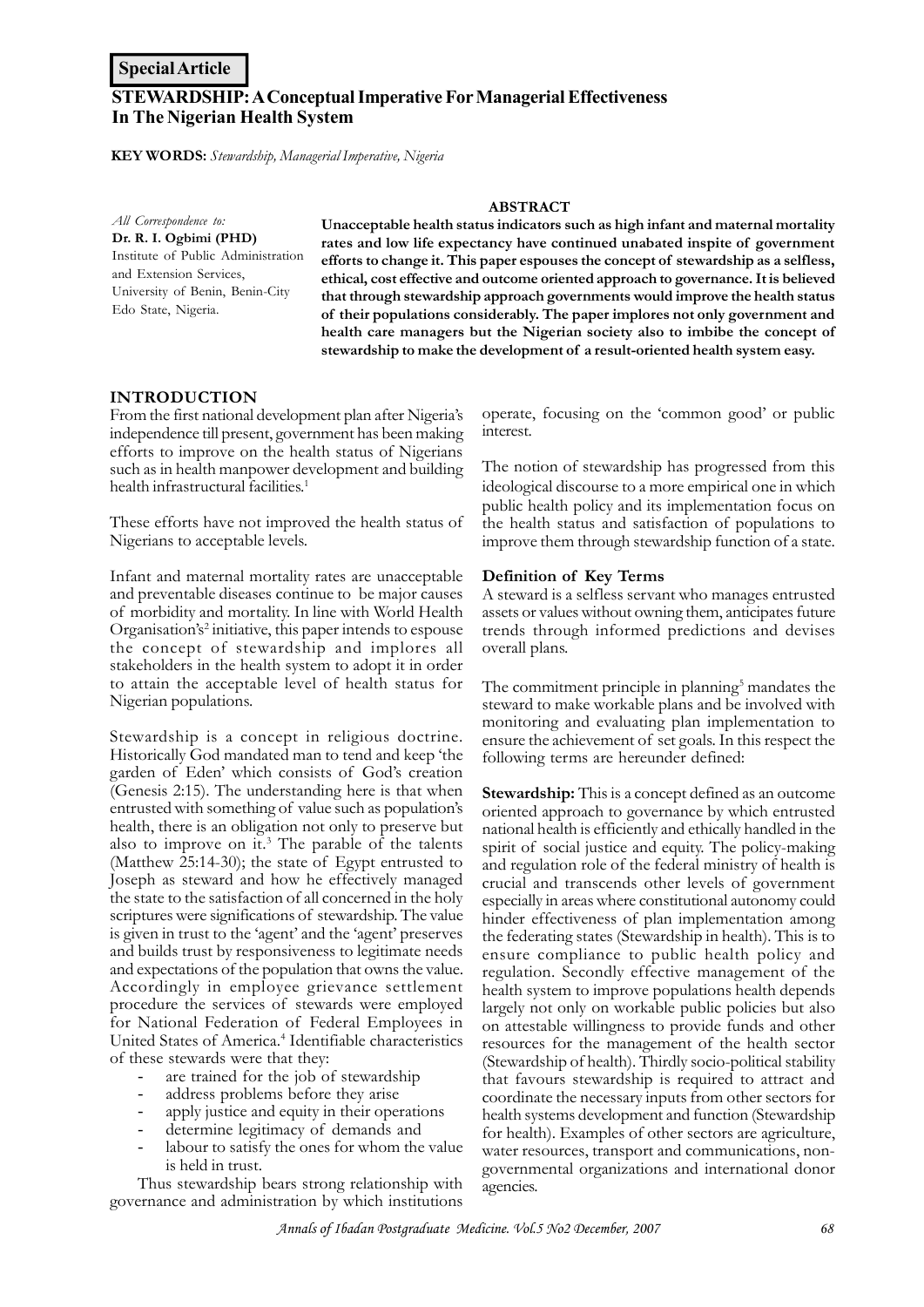An enabling environment is required for stewardship. Political overlords at all levels of government and the ministries of health are expected to engineer not only managers in the health sector but society indoctrination for stewardship knowing that these categories of public functionaries often operate within the mind-set and traditions of society for which values are held in trust.

**Conceptual imperative:** This is a basic and required knowledge, mind-set or reasoning pattern.

**Common interest:** This is a selfless interest in service wherein the goal of attaining acceptable health status indicators is focused upon in national health policy.

**Governance:** In this paper means institutions and traditions by which authority and power in a country are exercised for public health.

**Decision making:** Means making policies, plans, objectives, rules and regulations, programme implementation strategies for public health.

**The health system:** The health system may be defined as the functionally interrelated and interacting sectors which affect individual and community health. The health system is not only the health sector but includes other sectors such as water resources, economic, agriculture and political sectors.

## **Progress and Difficulties in Health Systems Development**

National development plans in health since post Nigerian independence had identified management problems as major contributions to unacceptable level of health sector development and performance. Examples of these management problems at the plan periods were insufficient health manpower (1962- 1968), rural-urban and curative-preventive health resource mal-distribution, as well as 95% of ill-health and deaths in the country being caused by preventable health problems (1970-1974, 1975-1980, 1981-1985 and 1986-1991 plan periods).<sup>6-10</sup> Managerial inefficiency such as fund misappropriation, poor personnel control and distribution, inadequate funding, unsuitable working conditions that result in brain drain were reported in subsequent development plans. Though these problems were identified as plaguing the health sector, the scarcity of health mangers as well as the need for them to receive an appropriate training were for the first time stressed in the fifth national development plan (1986-1991).<sup>11</sup>

As part of the measures to redress these problems, the ministry of health was restructured into at least eight departments headed by directors to reflect some key health service areas and to specially provide for the primary health care approach to health systems development. The chief executive position in health care institutions was made the exclusive preserve of medical doctors by decree 10 of 1985, an attempt to reduce medical brain drain and improve managerial quality. Private practice in the health sector was

somewhat liberalized. Health care professionals were allowed to own health care institutions which was an attempt at health sector decentralization and improving population access to health services. Another cadre of health workers (the community health workers) was introduced into the health system from 1979 mainly to serve the rural population with qualified health workers.

Inspite of the foregoing measures, health sector problems such as poor funding, managerial inefficiency, high labour turnover among health care professionals and difficulty with considerably reducing preventable diseases and deaths have persisted. Therefore politicians and managers are being implored to imbibe the concept of stewardship and apply its approach to health systems development. The difficulties or dilemmas of stewardship can be surmounted but they must first be identified, such as:

- Disobedience of many public servants and politicians in Nigeria to agreed public service approaches have often influenced the discharge of responsibilities. Democracy is our approach to governance. Appreciation of the tenets of democracy such as populations right to health and safety is a fundamental requirement for effective stewardship in health. The role of the manager is crucial in the political decision-making process particularly in relating policy to implementation because ineffective implementation can waterdown an intended health policy outcome or drastically change it. 12 Political, religious and socioeconomic realities could hinder the implementation of stewardship approach such as systems that permit self-serving groups to dominate the affairs of the state.

Regionalization such as autonomy of the federating states in Nigeria could potentially diminish the ability of federal government to design and implement the desired regulatory strategies in stewardship. This difficulty impinges on maldistribution of health resource in Nigeria.<sup>13</sup>

Traditional theories, beliefs, values and norms in public organizations could create inherent limitations on government ability to respond effectively to legitimate public needs and demands for health. If economic efficiency and cutting costs are the main interests in the health sector where majority of the populations are poor and handicapped, stewardship approach would be difficult to employ.

For stewardship to succeed as a model of health policy making, a clear and consistent strategic direction is required. Meanwhile from one political leadership to another, consistent strategic policy direction has been difficult.

Real change agents or organization development consultants that would be acceptable to health care personnel would take time to become available as they are needed for restructuring health care organizations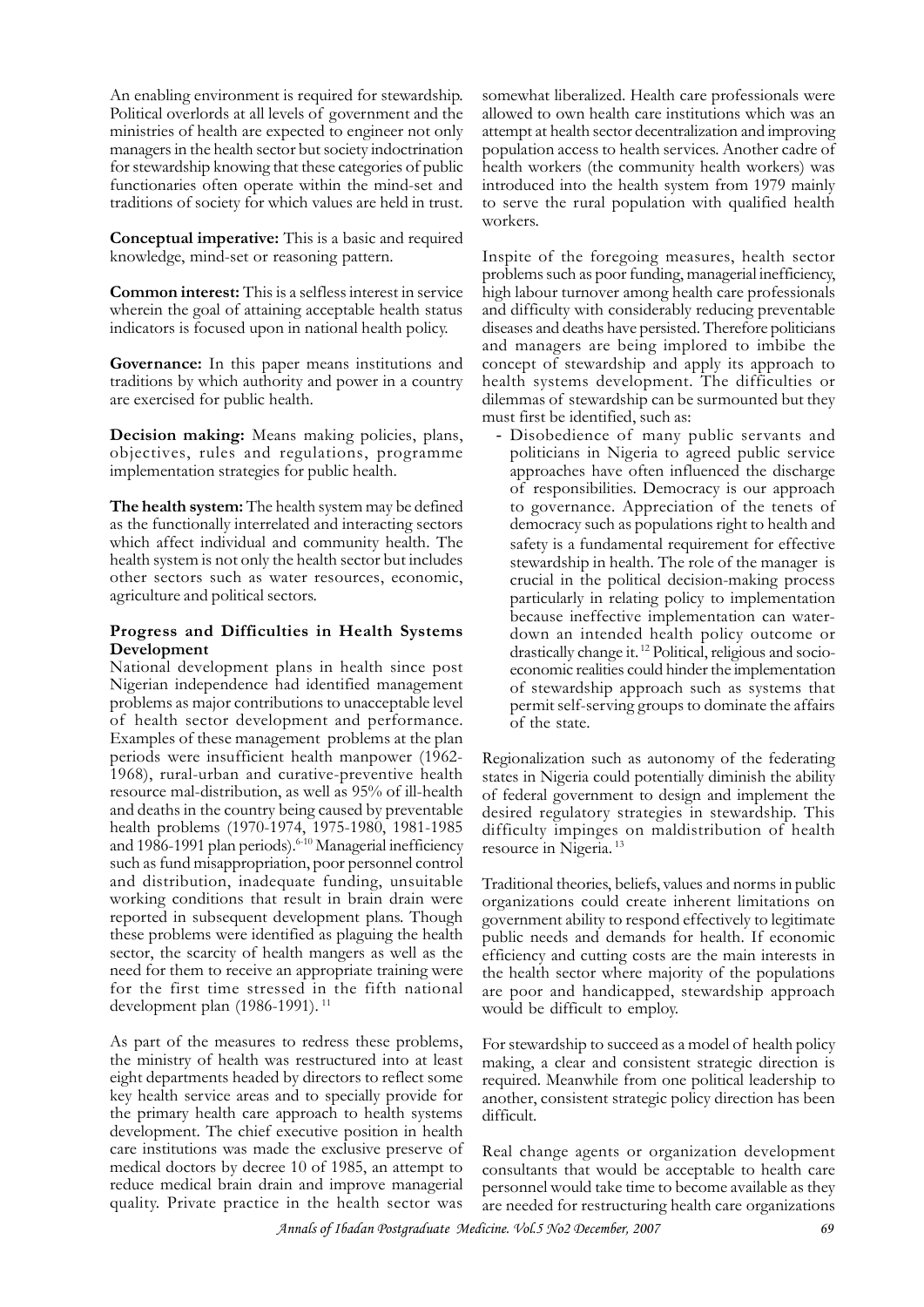and reorienting health care personnel. This may include influencing the thought patterns of political overlords in the health sector and for intersectoral cooperation in health.

**Stewardship in health: The role of government** Accountability means liability for the proper discharge of duties by subordinates. In democratic systems elected and appointed public officials are subordinate and accountable to the electorate for the proper discharge of their responsibilities. There is high demand for efficiency of service and responsiveness to populations health needs in Nigerian health system and in many other developing counties. Some may argue that the demand for economic efficiency in public service contravenes adequate health service to the poor and hence the larger proportion of the population receive either inadequate or no professional health care. The regulatory mechanisms in stewardship help to incorporate service efficiency and the advocacy approach to governance in which ethics, social equity and justice are important driving forces deriving from administrative and behavioural science schools of thought in management literature.

Ethics and social equity are basically matters of conscience. Political leaders and managers at all levels of government must attempt to shape the social conscience favourably, principally because they are accountable for the ethical ramifications of their action.<sup>12</sup> Justice is based on laid down policies, standards, rules and regulations of supervisory organizations in health.

Government is responsible and accountable to society for public health. The structural arrangement for public health accountability can be visualized from elected political officials and appointed executives in federal, state and local governments to professional health care managers in ministries of health and other health care organizations as well as community leaders. The underlying principles are that first these stakeholders are bound by the law of the land and are obligated to use their power in good faith in public interest. Secondly no public official, high or low owns the government, his organization or his office. The government belongs to the public and the stakeholders role is that of a trustee not a proprietor in the use of his authority.<sup>14</sup>

There is a general consensus that state behavioural change is required for applying state authority that ensures responsive polices, equity in health resource management and for responding to public health needs. Accordingly the World Health Organization defines stewardship as effective trusteeship of national health. This means that stewardship responsibility is laid on the state as the agent for effective health care system in a country.

Inter-country comparisons of health status indicators primarily show that in similar circumstances or improved socio-economic conditions, better population health status can be achieved especially if

stewardship approach is applied to realign state authority in the health system in the interest of achieving the goal of public health policy. It can be observed that neighboring developing countries like Benin and Ghana as well as distant China, over time (1997-2001) allocated higher percentage of their GDP to the health sector when compared with Nigeria (Table 1).

**Table 1:** Health Expenditure and life expectancy of selected countries.

| Country   | Total Expenditure on |      | Life Expectancy at |      |
|-----------|----------------------|------|--------------------|------|
|           | health as percent of |      | Birth (Years)      |      |
|           | <b>GDP</b>           |      | (Both Sexes)       |      |
|           | 1997                 | 2001 | 1993               | 2002 |
| Vigeria   | 2.8                  | 3.4  | 53                 | 48.8 |
| .<br>hana | 4.1                  |      | 56                 | 57.6 |
|           |                      | 4.4  | 46                 | 51.2 |
|           |                      | 5.5  |                    | 71 2 |

*Source: World Health Report 2004. Changing History. P. 132-136*

In the same vein, although preventable infectious diseases such as HIV/AIDS, tuberculosis and malaria ravage many developing countries, Nigeria unlike other countries on the Table has decreasing years of life expectancy at birth from 1993 to  $2002$ .<sup>15</sup> Life expectancy of 71.2 years for China in 2002 shows the possibility of governments in developing countries to improve the longevity of their populations.

Diseases such as trypanosomiasis and leishmaniasis termed 'poor peoples diseases.<sup>16</sup> identified in southsouth Nigeria and some northern states indicate that the concept of stewardship in governance is needed to facilitate health awareness and access to health care facilities for 'disadvantaged populations' such as the young, aged, illiterate and the physically challenged. Stewardship is outcome oriented and governments would easily assess their performance with improved populations health status indicators.

Intersectoral cooperation and collaboration for public health is fostered by government through effective public policies and monitoring. For instance, insecurity of lives and property, poor coverage of populations with potable water and poor funding of the health sector would result in higher morbidity and mortality, increasing utilization of and cost to the health sector with the outcome of decreasing life expectancy at birth. In operational terms, stewardship function of government may be observed when:

- Fund allocation to the health sector is in accordance to WHO recommendation
- Populations are protected from unqualified health care practitioners
- Health care services are accessible to all
- There are effective national policies and programmes that considerably reduce or eradicate preventable infectious diseases already stated above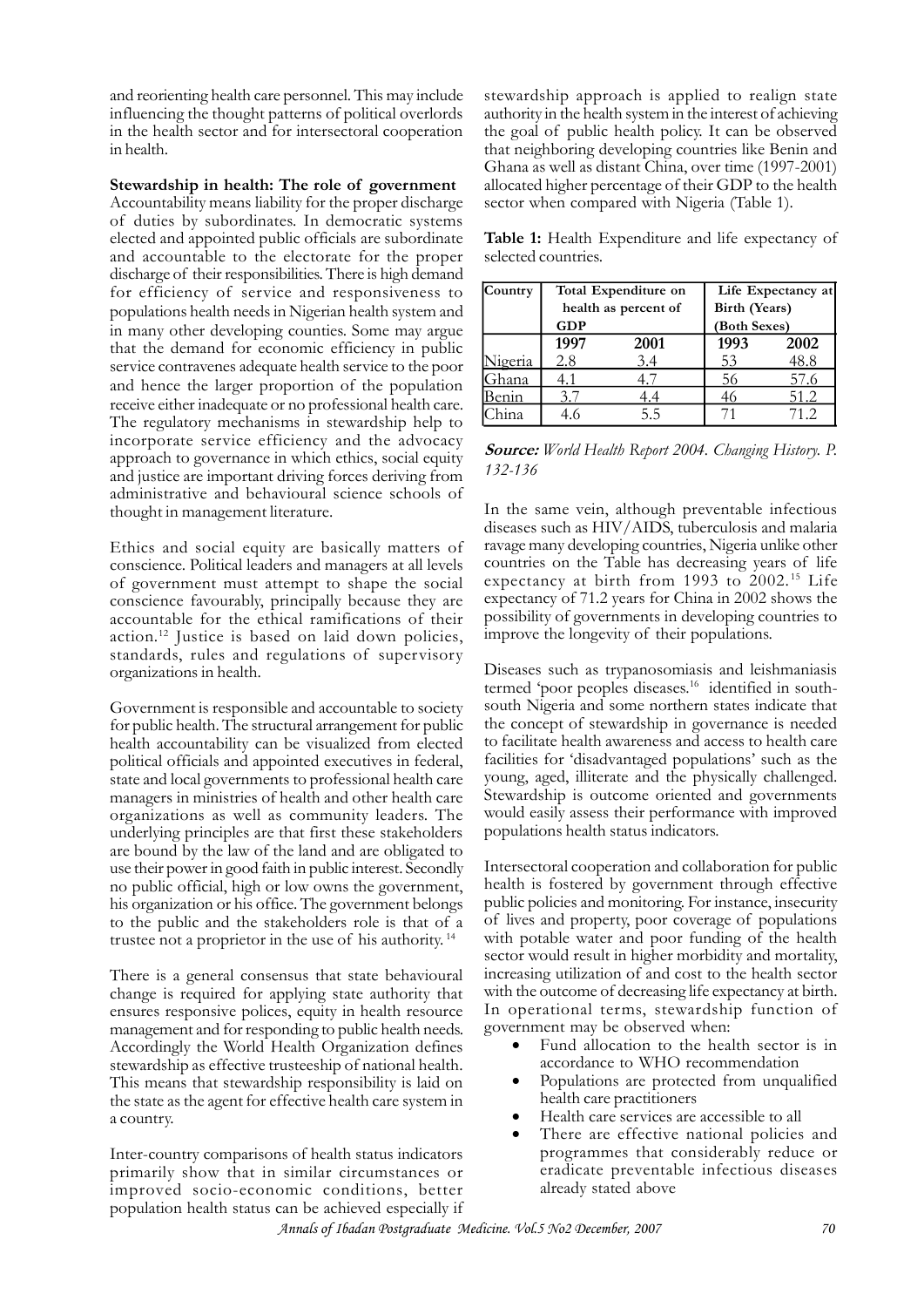- Labour turn-over in the health sector is considerably reduced.
- There are effective public health care policies, monitoring and evaluation of policy implementation to ensure intended outcome.
- Accurate statistics on health are available to the ministries of health yearly.
- Infant and maternal mortality rates have been reduced to tolerable levels.
- Life expectancy of Nigerians have considerably increased at least to that of China (Table1).

### **Conclusion**

Stewardship is a concept of selfless and result-oriented governance which incorporates economic efficiency with ethics, equity and justice for public service. It has emerged as the best approach to unite multiethnic diversity within a democratic dispensation. Its tenets rest mainly on equitable resource distribution in the spirit of social justice and equity. Stewardship as a resultoriented approach to health systems development focuses and brings to acceptable levels the health status indicators of populations. Developing countries like Nigeria are especially implored to adopt this concept for health system development.

### **Recommendations**

The following recommendations are hereunder proffered:

- The health sector should be reorganized to have considerable autonomy from political overlords so that funds could be allocated directly to the health sector and resource distribution will cut across political and regional barriers. Integrated zonal health care system is suggested, such as that in New Zealand.<sup>17</sup> By this health service is depoliticized by establishing a non-political organisation empowered to acquire and distribute health care resources across political and geographical boundaries.<sup>13</sup>
- For effective monitoring and evaluation of work in the health sector, supervisory facilities such as transport should be made available especially for the remote and rural areas.
- Ministry of health should make available yearly accurate health statistics for the country.
- Government should improve civil obedience to the state through responsible leadership. By this, management responsibilities in meeting stewardship goals become easier.
- Government should make and enforce laws on health considerations in the operations of other sectors in the health system such as in building construction, transport, environment and family size determination.
- Stewardship approach to health systems development should be adopted for public service because it suits multiethnic societies like Nigeria as it is rooted in democratic ideals of society as a whole which is based on consensus

that permits acceptable interrelationships among the federating states.

- Government should indoctrinate society with stewardship concept to enable public health managers develop the sense of direction, to build and restore trust hitherto found wanting in public service employees in Nigeria.
- Government should considerably reduce fund and other resource diversion among health care managers.
- Intersectoral cooperation and coordination should be vigorously pursued for public health.
- Government should summon the cooperation of health workers in determining and creating suitable work conditions.

### **References**

- 1. **Nigeria.** Federal Ministry of Health Draft National health Policy, Abuja. 2004:10-24
- 2. **World Health Organization Health Status Indicators,** Word Health report. Geneva, 2000:62-72
- 3. **Richard, B;** Saltman and Odile Ferroussier-Davis, The concept of stewardship in health policy Bulletin of the World Health Organization 2000; 78 (6) 715-865.
- 4. Nigro, F.A; Nigro, L.G. The New Public Personnel Administration. F.E. Peacock Publishers, Inc. Illinois. 1981; 392-393
- 5. **Koontz, H;** O'Donnell, C; Weihrich, H; Management. McGraw-Hill Co. London. 1980:297
- 6. **Nigeria. Federal Ministry of Information.** The First National development Plan, 1962-1968, Lagos. 1962:10
- 7. **Nigeria.** Federal Ministry of Information Second National Development Plan, 1970-1974 Lagos, 1970:247-248
- 8. **Nigeria.** Federal Ministry of Economic Development. The Third National Development Plan 1975-1980, Lagos, 1975, 263-265
- 9. **Nigeria.** Federal Ministry of Economic Development. The Fourth National Development Plan 1981-1985, Lagos, 1981; 275-281
- 10. **Nigeria.** Federal Ministry of Health National Health Policy and strategy to achieve health for all. The Fifth National Development Plan 1986- 1991, Lagos. 1986, 3-6.
- 11. **Ogbimi, R.I.** Factors influencing the distribution of nurses and community health workers in